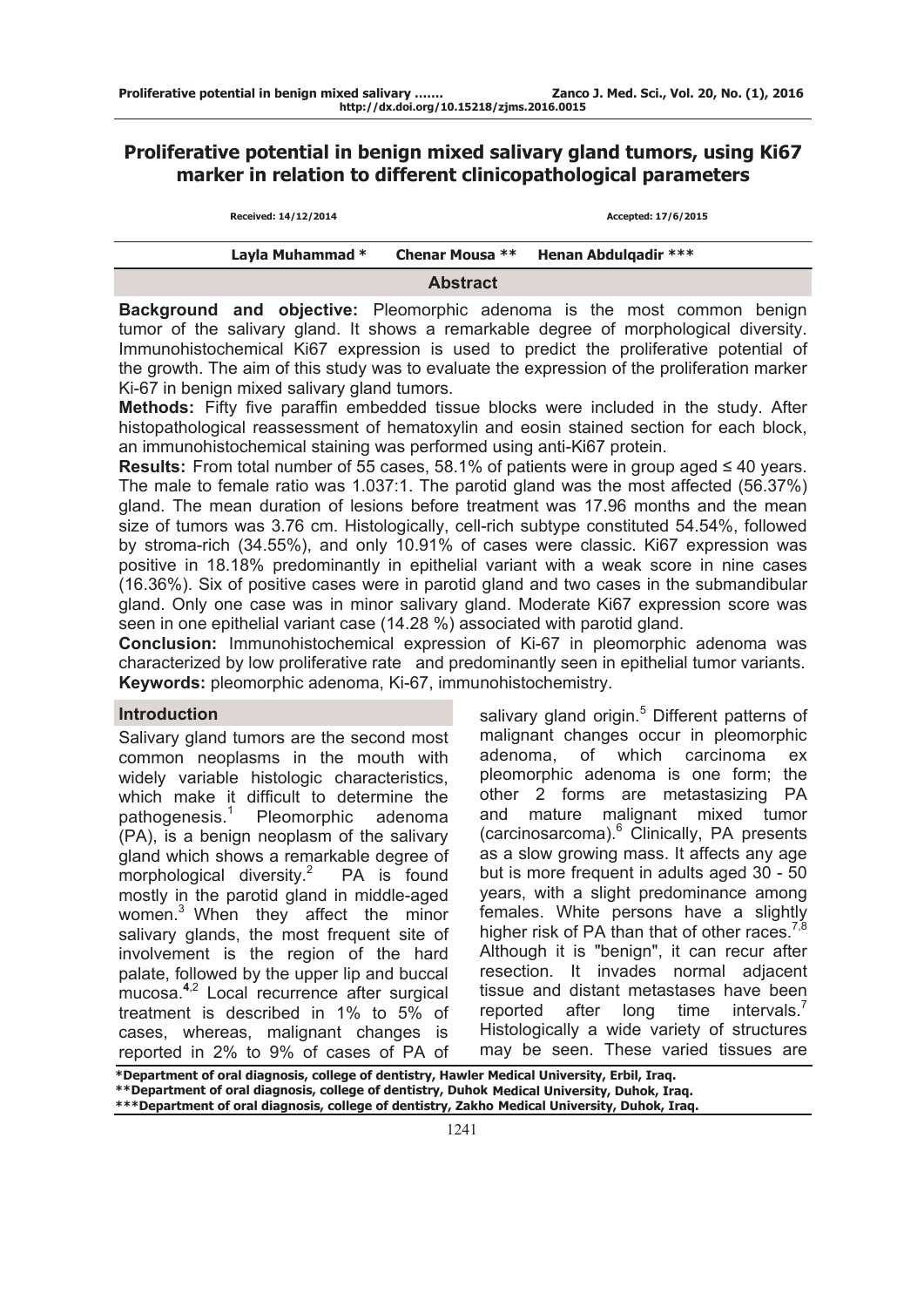| Proliferative potential in benign mixed salivary |  |  |                         |
|--------------------------------------------------|--|--|-------------------------|
|                                                  |  |  | http://dx.doi.org/10.15 |

completely disordered in arrangement and the proportions of the different components also vary widely.<sup>9</sup> Pleomorphic adenoma shows a pronounced morphologic complexity and diversity for this the immunoprofiles and clinical course of PA differed according to cellular differentiation therefore it is important to asses potential biomarkers in diagnostic and therapeutic trials.<sup>10</sup> Ki-67 has been considered to be a potent tool for making an easy and quick evaluation of the proportion of proliferating cells in the tumor.<sup>11</sup> The Ki-67 protein is expressed in all phases of the cell cycle except G0.<sup>12</sup> Its therefore has the potential to be a more sensitive biomarker for cellular proliferation than mitoses.<sup>13</sup> The expression of Ki-67 has been correlated with mitotic activity, histological grade and clinical behavior of tumor and they found Ki67 proliferation marker has been absent<sup>14</sup> or had lowpositivity15 in PAs**.** The aim of this study was to evaluate the expression of the proliferation marker Ki-67 in benign mixed salivary gland tumors in relation to age, sex, primary anatomical site, duration, size of the lesion, and the histological subtype of the tumor using a quantitative approach, and apply these data for further understanding of proliferative peculiarities, pathological characteristics and clinical behavior of this neoplasm.

# **Methods**

The materials used in this study consisted of 55 formalin fixed, paraffin-embedded salivary gland biopsy specimens of benign pleomorphic adenomas, which were retrieved from the archives of the Department of Histopathology, Rizgary Teaching Hospital, Erbil, Kurdistan region of Iraq during the period between January 2009 and December 2013. Demographic data and clinical aspects of the tumors, as reported in the forms, were analyzed. These data included the name, age sex,of the patients, as well as anatomical site, size, duration of the lesion…etc. Only patients with biopsy-proven of benign pleomorphic adenoma of salivary gland

were included in the study. The most representative tumor tissue block was chosen for each case and new sections were made and stained with hematoxylin and eosin (H&E) for histological reevaluation and additional sections were made for immunohistochemical study. Sample collection was authorized by Rizgary Teaching Hospital, Ministry of Health. The study was carried out with the approval of the Human Research Ethics Committee of the hospital. The positive tissue control included in this study was tonsillar tissue section, and it was run with each batch of stain. The negative tissue controls indicates a tissues specimen, processed using a non-immune serum by omitting the primary antibody and applying the antibody diluents alone, this was done under the same test conditions throughout the work time. Five biopsy specimens of normal salivary glands (border of excision biopsy of mucocele in the lip mucosa) of healthy individuals were used as controls for normal ki67 expression. From each paraffin block of the studied samples and control groups, 4µm thick sections were obtained and mounted on a clean glass slides for routine hematoxylin and eosin staining. The hematoxylin stained the cell nucleus blue color, and in contrast, eosin stained the cytoplasm red color. All hematoxylin and eosin stained slides were re –examined to find the classification of the tumor, paraffin block was selected and 4µm sections were used for immunohistochemical study. The streptavidin – biotin – peroxidase method (SABC – streptavidin – biotin complex) with antibodies against proliferation of ki67 proteins was used. The sections were deparaffinized, submitted to antigen retrieval and incubated with the anti – ki67. For inactivation of endogenous peroxidase, the sections were immersed twice in hydrogen peroxide (10 volumes) for 5 min each. Between steps, the samples were washed with Tris–HCl, pH (7.4). The reaction was developed with 0.03% diaminobenzidine (Sigma) as chromogen,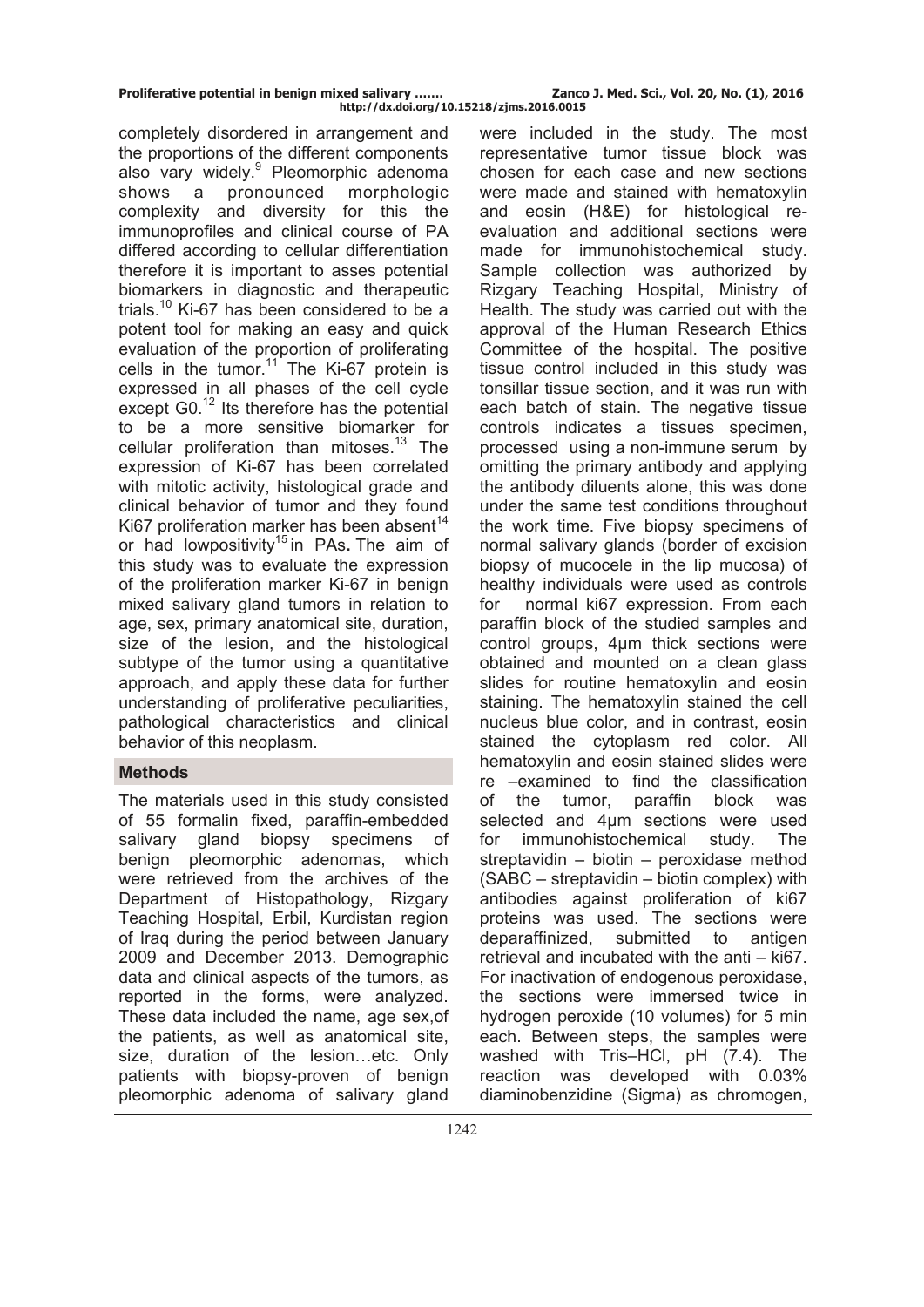| Proliferative potential in benign mixed salivary | Zanco J. Med. Sci., Vol. 20, No. (1), 2016 |
|--------------------------------------------------|--------------------------------------------|
| http://dx.doi.org/10.15218/zjms.2016.0015        |                                            |

and the material was counterstained with Mayer's Hematoxylin. The slides submitted to immunohistochemistry were analyzed regarding the presence or absence of labeling of the antigens studied. For quantitative analysis of the positive cells, the cells were counted under a light microscope, using a grid, by two independent examiners. The mean obtained was then used to calculate the labeling index based on the ratio of the number of immunopositive cells per 1000 randomly counted cells per case studied, and then divided by 10 to express the index in percentage. The labeling intensity was not considered in this analysis. For qualitative analysis which permitted comparison of the present data with those reported in the literature, the absolute labeling indices weretransformed into the following scores according to the criteria of Alves *et al* <sup>24</sup>

1. (−) negative,  $\leq 5\%$ .

2. (+) weak,  $>5$  and  $\leq$  25%.

3.  $(++)$  moderate, >25 and ≤ 50%.

4. (+++) strong, >50%.

Data were analyzed using OpenEpi software.<sup>16</sup> Chi-square test of association was used to compare proportions. A *P* value of ≤0.05 was considered significant.

#### **Results**

From total number of 55 cases, 28 (50.91%) cases were males and 27 (49.09%) cases were females. The mean age of the patients was 40.39 years (range 9-75 years). The mean age of male patients was 46.36 years compared to that of female patients 34.19 years. The highest percentage of PA distribution (58.1%) was seen at patients aged ≤40 years (P=0.018) as shown in Table 1. The most commonly involved salivary gland was the parotid (31 cases, 56.37%) followed by the submandibular salivary gland (15 cases, 27.27%) and minor salivary gland (9 cases, 16.36%). The mean duration of symptoms before treatment was 17.96 months (range from 1 month to 60 months); 23 cases (41.82%) had symptoms for 12 months or less, 14 cases (25.45%) had symptoms for (13-24) months and 18 cases (32.73%) had symptoms for 25 months and more. The tumor size varied from 1-9 cm with a mean of 3.76 cm. Twenty six cases (47.27%) had a size equal to or less than 3cm in its maximum dimensions and 29 cases (57.73%) had a tumor size more than 3 cm (Table 2).

| Age          |             | Pleomorphic adenoma of salivary glands |              |         |  |
|--------------|-------------|----------------------------------------|--------------|---------|--|
| groups       | <b>Male</b> | Female                                 | <b>Total</b> | P value |  |
| (years)      | No. (%)     | No. (%)                                | No. (%)      |         |  |
| $\leq 40$    | 12(42.9)    | 20(74.1)                               | 32(58.1)     |         |  |
| > 40         | 16(57.1)    | 7(25.9)                                | 23(41.8)     | 0.0189  |  |
| <b>Total</b> | 28(100)     | 27(100)                                | 55(100)      |         |  |

| <b>Table 1:</b> Distribution of the total sample by age and sex. |  |  |  |
|------------------------------------------------------------------|--|--|--|
|------------------------------------------------------------------|--|--|--|

| <b>Clinical parameter</b> |              | No. | $\%$  |  |
|---------------------------|--------------|-----|-------|--|
| Site                      | Parotid      | 31  | 56.37 |  |
|                           | Other sites  | 24  | 43.63 |  |
|                           | Total        | 55  | 100   |  |
| Duration                  | $(1-12)$     | 23  | 41.82 |  |
| (months)                  | $(13 - 24)$  | 14  | 25.45 |  |
|                           | $\geq$ 25    | 18  | 32.73 |  |
|                           | <b>Total</b> | 55  | 100   |  |
| Size(cm)                  | ≤3           | 26  | 47.27 |  |
|                           | >3           | 29  | 52.73 |  |
|                           | <b>Total</b> | 55  | 100   |  |

**Table 2:** The clinical characteristics of the cases.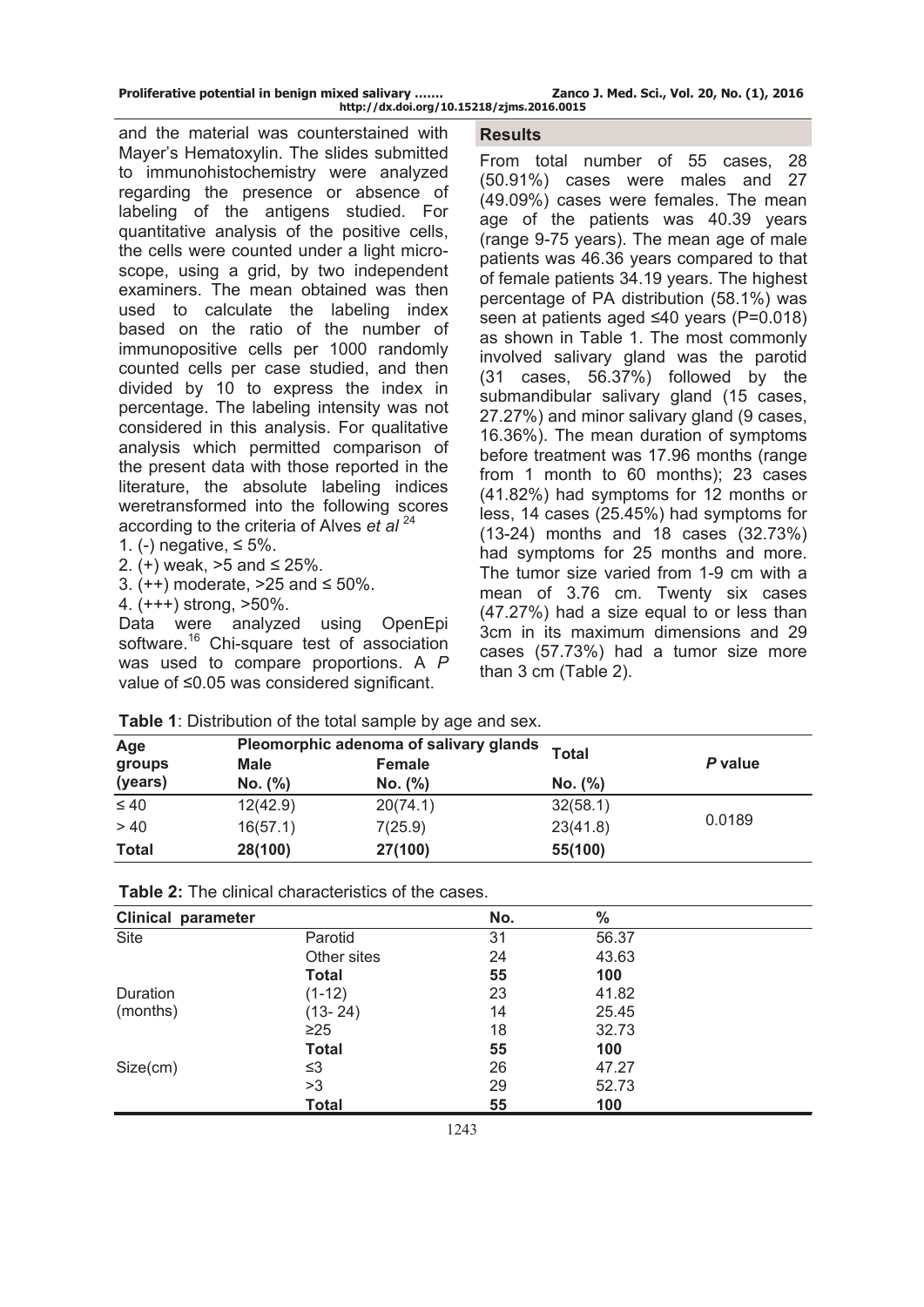| Proliferative potential in benign mixed salivary<br>http://dx.doi.org/10.15218/zjms.2016.0015 | Zanco J. Med. Sci., Vol. 20, No. (1), 2016 |
|-----------------------------------------------------------------------------------------------|--------------------------------------------|
|                                                                                               |                                            |

The histopathological examination showed that the cell-rich subtype constitutes 54.54 % of the cases, the stroma-rich formed 34.55%, and only 10.91% were classic (Table 3). There were significant correlations between the sex and both the age of patients and the location of the tumor (more lesions found in females at age ≤40 and in parotid gland). The size of the lesion was highly correlated with the location of the tumor (parotid gland had larger size lesions). The histopathological subtypes did not correlate with the studied clinical parameters (Table 4).

**Table 3:** The histopathological subtypes of salivary glands pleomorphic adenoma.

| <b>Histopathological subtype</b> | No. (%)    |
|----------------------------------|------------|
| Cell-rich                        | 30(54.54)  |
| Stroma-rich                      | 19(34.55)  |
| Classic                          | 6(10.91)   |
| Total                            | 55(100.00) |

**Table 4:** The correlation coefficients between clinicopathological parameters.

|             |                            | Age       | <b>Site</b> | <b>Duration</b> | <b>Size</b> | <b>Type</b> |
|-------------|----------------------------|-----------|-------------|-----------------|-------------|-------------|
| Sex         | <b>Pearson Correlation</b> | $-.367**$ | $-.269*$    | $-.050$         | .141        | $-.093$     |
|             | Sig. (2-tailed)            | .006      | .047        | .719            | .306        | .499        |
| Age         | <b>Pearson Correlation</b> |           | $-.039$     | .090            | .103        | .188        |
|             | Sig. (2-tailed)            |           | .780        | .511            | .456        | .170        |
| <b>Site</b> | <b>Pearson Correlation</b> |           |             | $-0.038$        | $-.388**$   | .123        |
|             | Sig. (2-tailed)            |           |             | .784            | .003        | .371        |
| Duration    | <b>Pearson Correlation</b> |           |             |                 | $-.077$     | .135        |
|             | Sig. (2-tailed)            |           |             |                 | .576        | .324        |
| <b>Size</b> | <b>Pearson Correlation</b> |           |             |                 |             | $-.151$     |
|             | Sig. (2-tailed)            |           |             |                 |             | .271        |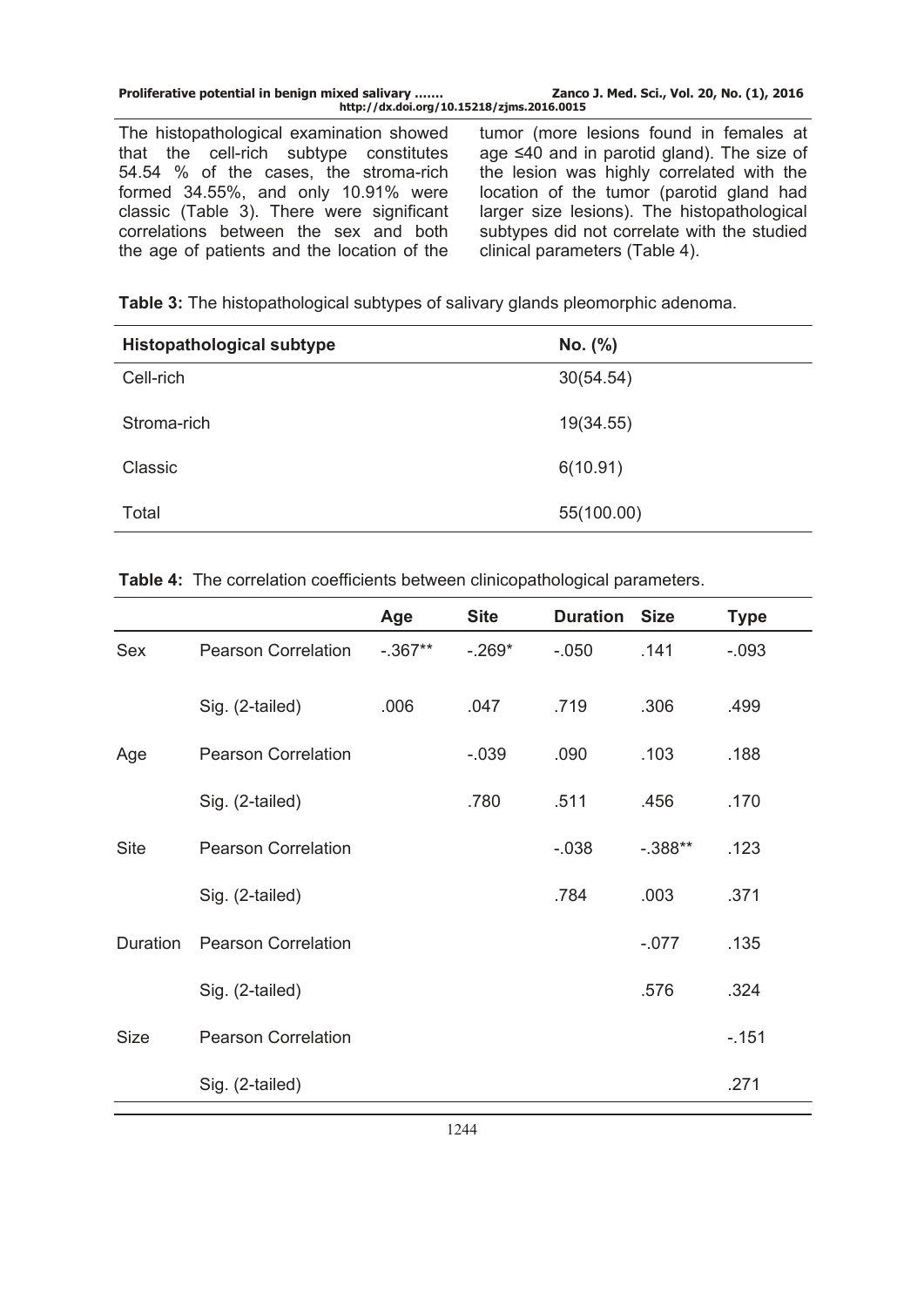| Proliferative potential in benign mixed salivary | Zanco J. Med. Sci., Vol. 20, No. (1), 2016 |
|--------------------------------------------------|--------------------------------------------|
| http://dx.doi.org/10.15218/zjms.2016.0015        |                                            |

Immunohistochemical expression of Ki-67 was negative in normal salivary glands (Figure 1). The expression was positive in 10 cases of pleomorphic adenoma (18.18%). These positive cases were more in males and in the parotid gland (70%), but equally distributed between age groups. However, all of them were of cell-rich variants ( $P = 0.02$ ), (Table 5). The stromal variants ofpleomorphic adenoma showed negative expression (Figure 2).

Concerning Ki67 labeling index score, analysis indicated that Ki-67 expression was weak ( $>5$  and  $\leq$  25%) in nine cases (16.36%), all of them were of epithelial (cell–rich) subtype (Figures 3). They were predominately seen in parotid gland (six cases). Moderate Ki67 expression (>25 and  $\leq 50\%$ ) was seen in one epithelial variant case (14.28 %) associated with parotid gland (Table 5 and Figure 4).

**Table 5:** Percent distribution of labeling scores for Ki67 in pleomorphic adenoma in relationto sex, age group and tumor site.

|                              |                 | <b>Scores of labeling indices</b> |                                     |                |                           |                                      |                                                 |                                               |
|------------------------------|-----------------|-----------------------------------|-------------------------------------|----------------|---------------------------|--------------------------------------|-------------------------------------------------|-----------------------------------------------|
| <b>Clinical Parameter</b>    |                 | <b>Total No.</b>                  | <b>Negative Positive</b><br>No. (%) | No. (%)        | $\boldsymbol{P}$<br>value | Weakly<br><b>Positive</b><br>No. (%) | <b>Moderately</b><br><b>Positive</b><br>No. (%) | <b>Strongly</b><br><b>Positive</b><br>No. (%) |
| Gender                       | Male            | 28                                | 21(46.7) 7(70)                      |                | $0.325*$                  | 6(85.71)                             | 1(14.28)                                        | $\pmb{0}$                                     |
|                              | Female          | 27                                | 24(53.3) 3(30)                      |                |                           | 3(100)                               | $\pmb{0}$                                       | $\pmb{0}$                                     |
| Age group<br>(years)         | $\leq 40$       | 32                                | 27(60)                              | 5(50)          | $0.813*$                  | 5(100)                               | $\pmb{0}$                                       | $\mathbf 0$                                   |
|                              | >41             | 23                                | 18(40)                              | 5(50)          |                           | 5(100)                               | $\mathsf 0$                                     | $\mathbf 0$                                   |
| Site                         | Parotid         | 31                                | 24(53.3)                            | 7(70)          | $0.548*$                  | 6(85.71)                             | 1(14.28)                                        | $\mathbf 0$                                   |
|                              | Other sites     | 24                                | 21(46.7)                            | 3(30)          |                           | 3(100)                               | $\pmb{0}$                                       | $\mathbf 0$                                   |
| Histopathological<br>subtype | Cell-rich       | 30                                | 20                                  | 10(18.18) 0.02 |                           | 9(90)                                | 1(10)                                           | $\mathbf 0$                                   |
|                              | Stromal-rich 19 |                                   | 19                                  | $\mathbf 0$    |                           |                                      |                                                 |                                               |
|                              | Classic         | 6                                 | 6                                   | $\mathsf 0$    |                           |                                      |                                                 |                                               |
| *Fisher exact test           |                 |                                   |                                     |                |                           |                                      |                                                 |                                               |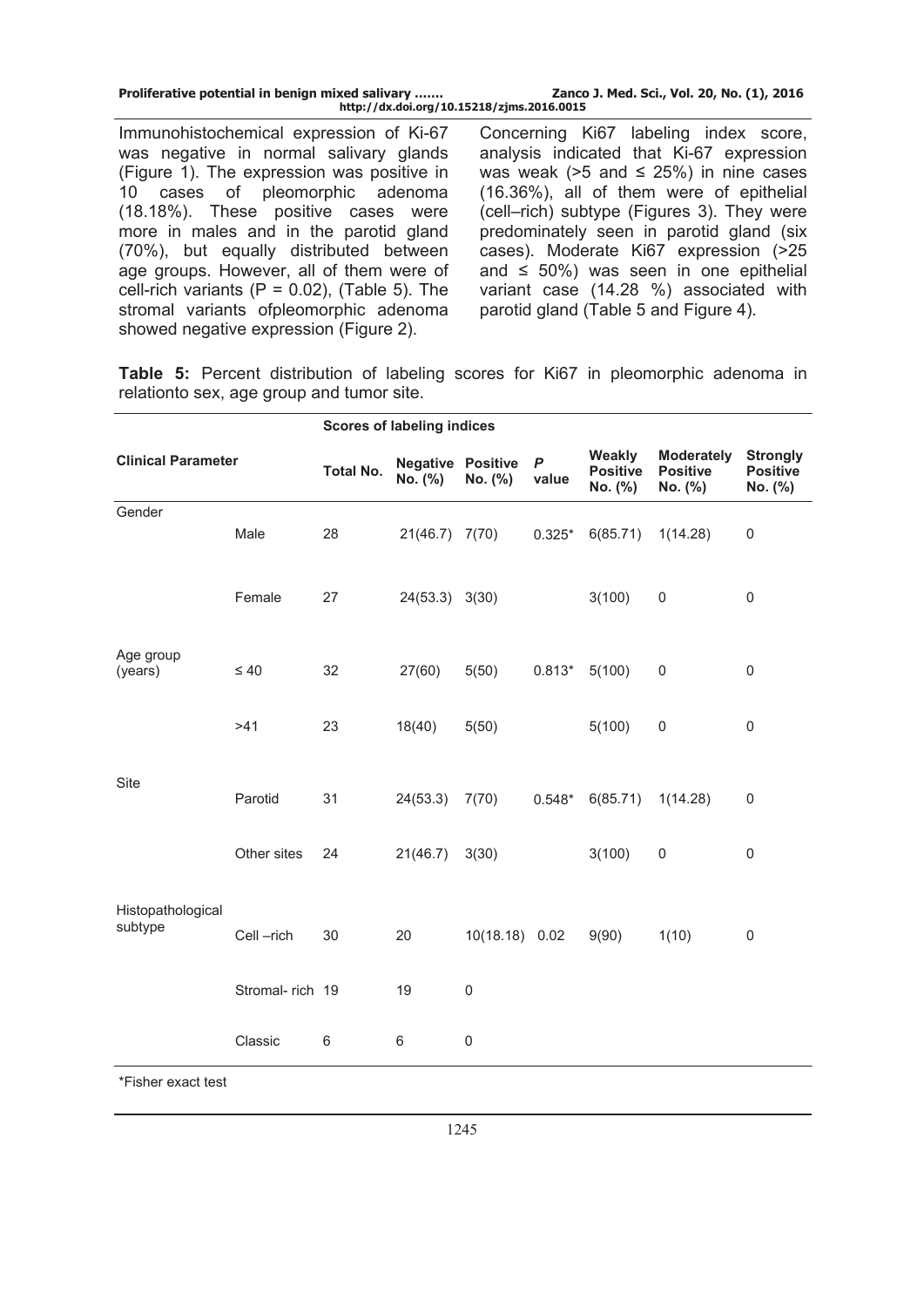

**Figure 1:** Negative ki67 immunoexpression in normal salivary ki67immunoexpression in the stromal gland (IHC, X40).



**Figure 2:** negative type of PA (IHC.X40).



**Figure 3:** Weak ki67 immunoexpression in epithial type PA of salivary gland (IHC, X40)



**Figure 4:** Moderate ki67 immunoexpression in epithelial type of PA in parotid salivary gland (IHC, X40)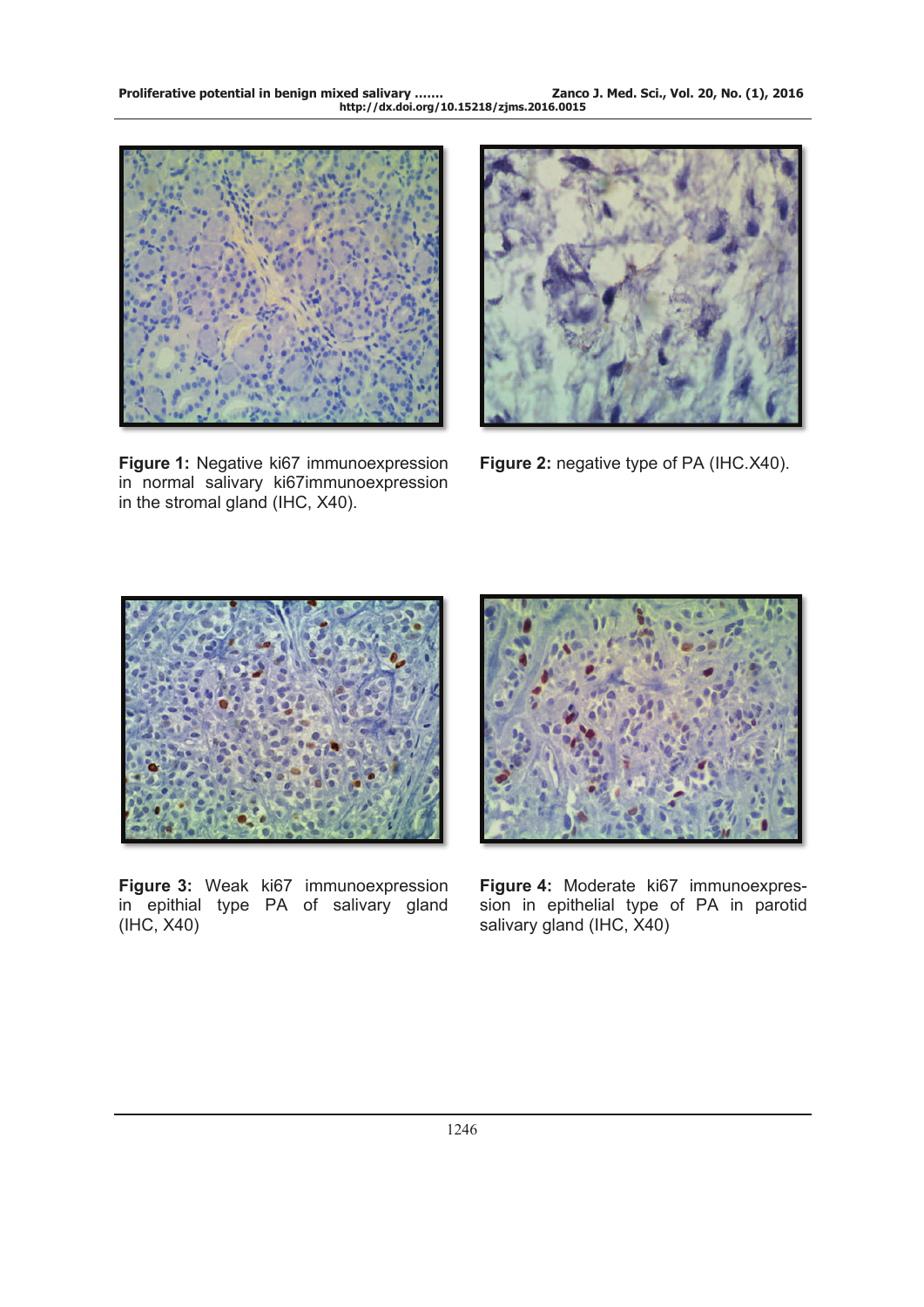| Proliferative potential in benign mixed salivary |                                           | Zanco |
|--------------------------------------------------|-------------------------------------------|-------|
|                                                  | http://dx.doi.org/10.15218/zjms.2016.0015 |       |

## **Discussion**

Salivary glands tumors comprise significant proportion of oral tumors and are the next common neoplasm of the mouth after squamous cell carcinoma.<sup>17</sup> Pleomorphic adenoma is the most common neoplasm of the salivary glands, accounts for 54 to 65% of all salivary gland tumors and was shown sometimes to undergo malignant transformation in its natural course.<sup>18</sup> Primary PAs is more common in female than in male, $3$  but in our study it was nearly equally distributed between both sexes (male to female ratio equal to 1.037:1). Parotid gland was the mostly affected gland. This comes in agreement with $^{21}$  who found that the tumors developed mainly in the major salivary glands (74% in the parotid gland) and (82% of the cases found in the parotid gland). $23$  Pleomorphic adenoma presents as painless slow growing mass with variable duration of symptoms. The duration before treatment, in this study, varied from 1 month to 60 months, in comparison to the results reported by Alves et al. $4$  They reported longer disease duration with a range of 2 to 240 months and a mean of 54.6 months. On the other hand, Anna Kazanceva et al<sup>23</sup> reported that most common surgically removed benign salivary gland tumors are of small size (1 to 3 cm) followed by those measured from 3 to 5cm. Nevertheless, more frequent tumors in the present study were in the group sized > 3cm. Our results showed no significant correlation between the duration of symptoms and the tumor size. This comes in agreement with the study of Anna Kazanceva et al<sup>23</sup> and Chau and Radden<sup>19</sup> who showed no significant correlation between the size and the duration of the tumor<sup>19, 20</sup> The histopathological results in the present study showed that the cell-rich histological subtype was predominant with no significant correlation with the tumor size. Margaritesscu et al studied the relative proportion between the stromal and the epithelial component of PA.<sup>21</sup> They found that 55% of their cases were type I (PAs with 30% to 50% of the

tumoral stroma), 24% were of type II (with 80% of the stromal component), 12% were of type III (with 20% to 30% of the tumoral stroma) and 9% were of type IV represented tumoral stroma in a similar proportion to that from subtype III but with focal monomorphic epithelial differentiations.<sup>19</sup> PAs were also classified by Ito et al $^{22}$  as stroma-rich in 99 cases (52.4%), cell-rich in 69 (36.5%) and classic in 21 cases (11.1%). Chau and Radden<sup>19</sup> studied 53 cases of intraoral PA, and found that 29 (54.7%) cases were stroma poor. The present study showed no significant difference in Ki-67 labeling index in regard to the age, sex and site, however, a high percentage of positive cases were seen in parotid gland (70%). The total Ki-67 expression was relating to the histopathological subtype (more in cell-rich type). A study<sup>23</sup> showed that Ki-67- positive cells were present in both stromal type and epithelial rich epithelial variant of tumor and this disagree with our result since Ki-67 expression was observed in the epithelial tumor variants only. According to the results obtained by Eveson et al, $8$ less than 5% of Ki-67 positive cells were present in case of PA. Gimotty et  $al<sup>13</sup>$ reported that the Ki-67 value was significantly higher in large salivary gland  $t$ umors. Alves et al $<sup>4</sup>$  results showed that all</sup> pleomorphic adenomas were negative for Ki-67 and the expression of Ki 67 was more in malignant tumors of salivary glands. These results nearly come in agreement with our study indicating that these mixed tumors have low proliferative rate.

# **Conclusion**

Pleomorphic adenomas were nearly equally distributed in both sexes and more frequently at the parotid gland (53.34%) and in patients aged ≤40years (58.1%). Female patients were significantly at younger age than males. Non-significant correlation was found between histopathological subtypes and the tumor size and between the duration and the tumor size. The results showed that (18.18%) of the